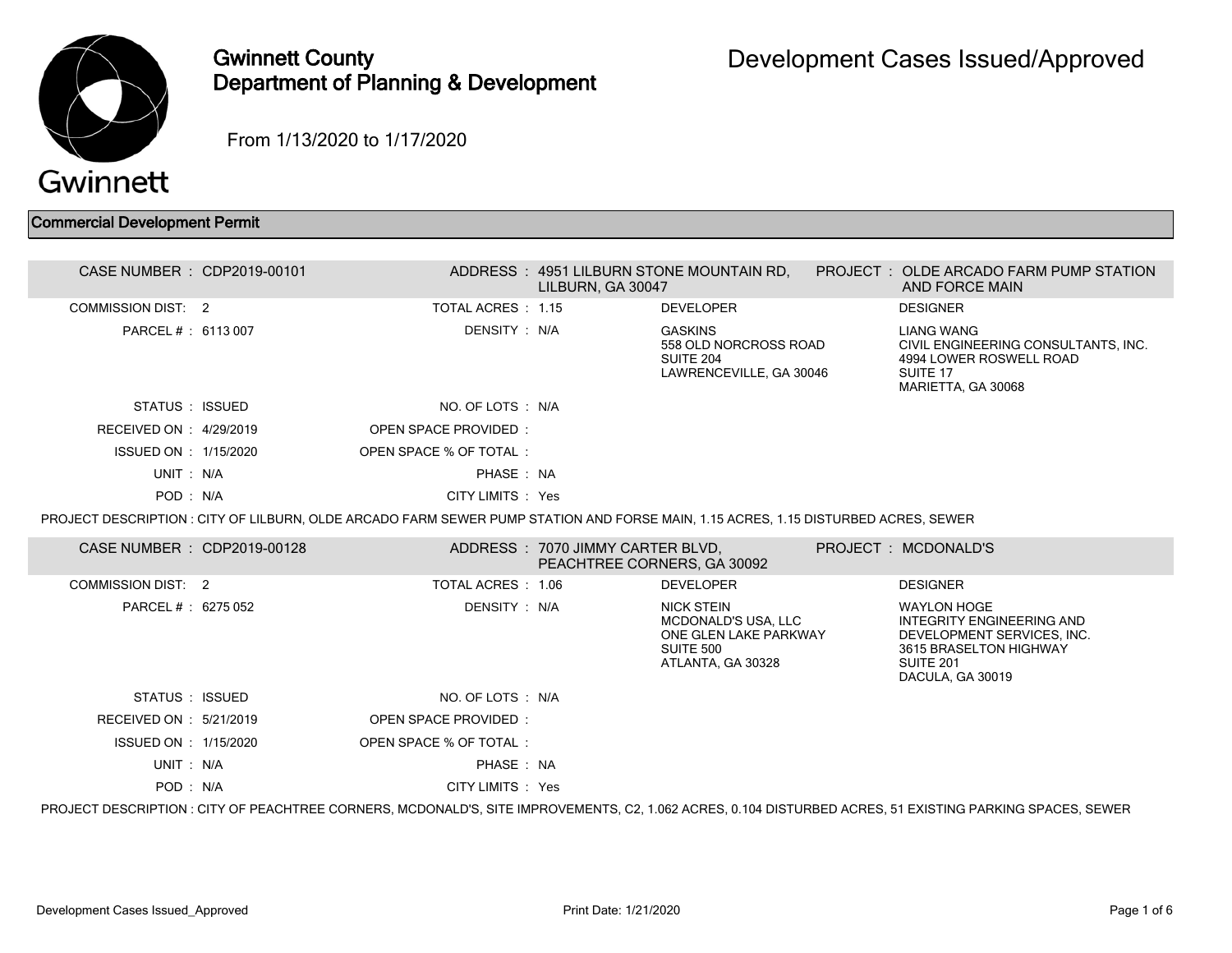| CASE NUMBER : CDP2019-00166 |                                                                                                                                                  | 30024    | ADDRESS: 1446 SATELLITE BLVD, SUWANEE, GA    PROJECT: KIDDIE ACADEMY                                                          |                                                                                                                                                           |
|-----------------------------|--------------------------------------------------------------------------------------------------------------------------------------------------|----------|-------------------------------------------------------------------------------------------------------------------------------|-----------------------------------------------------------------------------------------------------------------------------------------------------------|
| <b>COMMISSION DIST: 1</b>   | TOTAL ACRES : 2.26                                                                                                                               |          | <b>DEVELOPER</b>                                                                                                              | <b>DESIGNER</b>                                                                                                                                           |
| PARCEL # : 7124 090         | DENSITY: N/A                                                                                                                                     |          | <b>SAM BAKER</b><br><b>BAKER &amp; ASSOCIATES, ARCHITECTS</b><br>673 HIGH STREET<br><b>SUITE 204</b><br>WORTHINGTON, OH 43085 | <b>ERIC HUFFINE</b><br>ROCHESTER AND ASSOCIATES, INC.<br>425 OAK STREET, N.W.<br>GAINESVILLE, GA 30501                                                    |
| STATUS : ISSUED             | NO. OF LOTS : N/A                                                                                                                                |          |                                                                                                                               |                                                                                                                                                           |
| RECEIVED ON : 7/8/2019      | <b>OPEN SPACE PROVIDED:</b>                                                                                                                      |          |                                                                                                                               |                                                                                                                                                           |
| ISSUED ON : 1/16/2020       | OPEN SPACE % OF TOTAL:                                                                                                                           |          |                                                                                                                               |                                                                                                                                                           |
| UNIT : N/A                  | PHASE: NA                                                                                                                                        |          |                                                                                                                               |                                                                                                                                                           |
| POD: N/A                    | CITY LIMITS : No                                                                                                                                 |          |                                                                                                                               |                                                                                                                                                           |
|                             |                                                                                                                                                  |          |                                                                                                                               | PROJECT DESCRIPTION : CHILD CARE FACILITY, MUO PER MUO2011-00001, NEW 8,500 SQ FT, 1 STORY, 2.26 ACRES, 1.3 DISTURBED ACRES, 28 NEW PARKING SPACES, SEWER |
| CASE NUMBER : CDP2019-00178 |                                                                                                                                                  | GA 30093 | ADDRESS: 6180 MCDONOUGH DR, NORCROSS,                                                                                         | PROJECT: MCDONOUGH DRIVE C-STORE                                                                                                                          |
| <b>COMMISSION DIST: 2</b>   | TOTAL ACRES : 2.73                                                                                                                               |          | <b>DEVELOPER</b>                                                                                                              | <b>DESIGNER</b>                                                                                                                                           |
| PARCEL # : 6195 160         | DENSITY: N/A                                                                                                                                     |          | MIKE PANJAWANI<br><b>HIGH TOWER COMMERCIAL</b><br>PROPERTIES, LLC<br>2363 SEABORN PLACE<br>DULUTH, GA 30097                   | JON M. EVANS<br>EVANS DESIGN GROUP, INC.<br>4755 SUMMER SONG COURT<br><b>BUFORD, GA 30519</b>                                                             |
| STATUS : ISSUED             | NO. OF LOTS : N/A                                                                                                                                |          |                                                                                                                               |                                                                                                                                                           |
| RECEIVED ON : 7/22/2019     | <b>OPEN SPACE PROVIDED:</b>                                                                                                                      |          |                                                                                                                               |                                                                                                                                                           |
| ISSUED ON : 1/16/2020       | OPEN SPACE % OF TOTAL:                                                                                                                           |          |                                                                                                                               |                                                                                                                                                           |
| UNIT: N/A                   | PHASE: NA                                                                                                                                        |          |                                                                                                                               |                                                                                                                                                           |
| POD: N/A                    | CITY LIMITS : No                                                                                                                                 |          |                                                                                                                               |                                                                                                                                                           |
|                             | PROJECT DESCRIPTION : CONVENIENCE STORE, C-2, NEW 5,900 SQ FT, 1 STORY, 2.734 ACRES, 2.4 DISTURBED ACRES, 22 NEW PARKING SPACES, SEWER           |          |                                                                                                                               |                                                                                                                                                           |
| CASE NUMBER : CDP2019-00197 |                                                                                                                                                  |          | ADDRESS: 3850 TUGGLE RD, BUFORD, GA 30519                                                                                     | PROJECT: GC PUMP STATION (SHERWOOD PUMP<br><b>STATION UPGRADE)</b>                                                                                        |
| <b>COMMISSION DIST: 4</b>   | TOTAL ACRES : 1.58                                                                                                                               |          | <b>DEVELOPER</b>                                                                                                              | <b>DESIGNER</b>                                                                                                                                           |
| PARCEL #: 1001 432          | DENSITY: N/A                                                                                                                                     |          | EDWARD WEAVER<br><b>WATER RESOURCES</b><br>684 WINDER HIGHWAY<br>LAWRENCEVILLE, GA 30045                                      | <b>JOHN FLECK</b><br>GWINNETT COUNTY DEPARTMENT OF ENGINEERING STRATEGIES, INC.<br>3855 SHALLOWFORD ROAD<br><b>SUITE 525</b><br>MARIETTA, GA 30062        |
| STATUS : ISSUED             | NO. OF LOTS: N/A                                                                                                                                 |          |                                                                                                                               |                                                                                                                                                           |
| RECEIVED ON : 8/14/2019     | OPEN SPACE PROVIDED:                                                                                                                             |          |                                                                                                                               |                                                                                                                                                           |
| ISSUED ON : 1/16/2020       | OPEN SPACE % OF TOTAL:                                                                                                                           |          |                                                                                                                               |                                                                                                                                                           |
| UNIT: N/A                   | PHASE: NA                                                                                                                                        |          |                                                                                                                               |                                                                                                                                                           |
| POD: N/A                    | CITY LIMITS : No                                                                                                                                 |          |                                                                                                                               |                                                                                                                                                           |
|                             | PROJECT DESCRIPTION : GC PUMP STATION (SHERWOOD PUMP STATION UPGRADE), RA-200, NEW 1,613 SQ FT, 1 STORY, 1.58 ACRES, 1.58 DISTURBED ACRES, SEWER |          |                                                                                                                               |                                                                                                                                                           |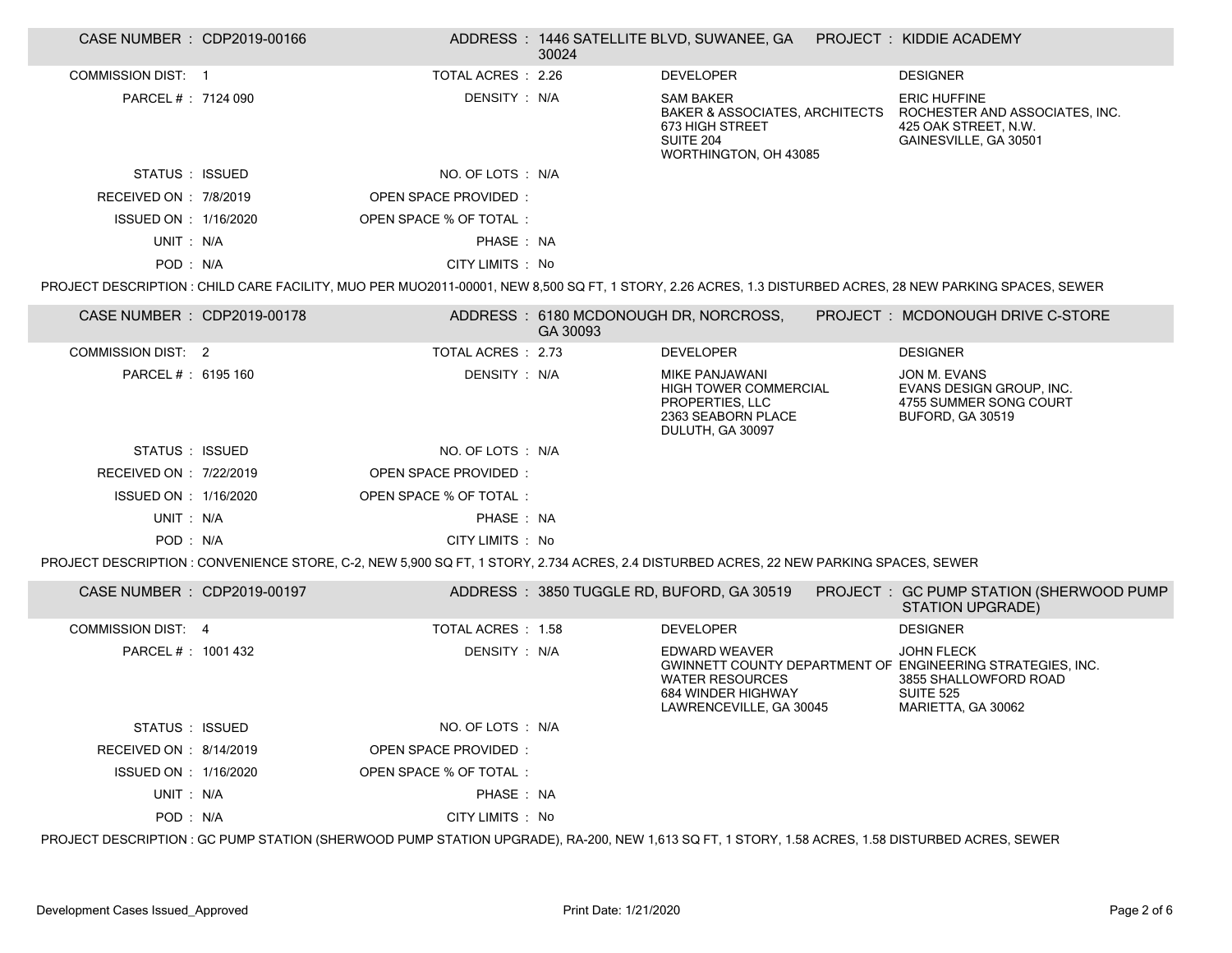| CASE NUMBER : CDP2019-00211 |                                                                                                                                   | ADDRESS: 3355 SUGARLOAF PKWY,<br>LAWRENCEVILLE, GA 30044 |                                                                                                                                                             | PROJECT: CHURCH OF JESUS CHRIST OF LATTER<br><b>DAY SAINTS</b>                                                                                         |
|-----------------------------|-----------------------------------------------------------------------------------------------------------------------------------|----------------------------------------------------------|-------------------------------------------------------------------------------------------------------------------------------------------------------------|--------------------------------------------------------------------------------------------------------------------------------------------------------|
| <b>COMMISSION DIST: 4</b>   | <b>TOTAL ACRES : 5.45</b>                                                                                                         |                                                          | <b>DEVELOPER</b>                                                                                                                                            | <b>DESIGNER</b>                                                                                                                                        |
| PARCEL # : 5084 030         | DENSITY : N/A                                                                                                                     |                                                          | <b>CHARLES SWETNAM</b><br>CHURCH OF JESUS CHRIST OF<br><b>LATTER DAY SAINTS</b><br>50 EAST NORTH TEMPLE<br>4TH FLOOR, WEST WING<br>SALT LAKE CITY, UT 84150 | CASEY G. DURDEN<br><b>HILL FOLEY ROSSI &amp; ASSOCIATES</b><br>3680 PLEASANT HILL ROAD<br>DULUTH, GA 30096                                             |
| STATUS : ISSUED             | NO. OF LOTS : N/A                                                                                                                 |                                                          |                                                                                                                                                             |                                                                                                                                                        |
| RECEIVED ON : 9/4/2019      | OPEN SPACE PROVIDED:                                                                                                              |                                                          |                                                                                                                                                             |                                                                                                                                                        |
| ISSUED ON : 1/14/2020       | OPEN SPACE % OF TOTAL:                                                                                                            |                                                          |                                                                                                                                                             |                                                                                                                                                        |
| UNIT: N/A                   | PHASE: NA                                                                                                                         |                                                          |                                                                                                                                                             |                                                                                                                                                        |
| POD: N/A                    | CITY LIMITS : No                                                                                                                  |                                                          |                                                                                                                                                             |                                                                                                                                                        |
|                             | PROJECT DESCRIPTION : PLACE OF WORSHIP, DRIVEWAY IMPROVEMENTS, R-75, 5.448 ACRES, 0.68 DISTURBED ACRES, SEWER                     |                                                          |                                                                                                                                                             |                                                                                                                                                        |
| CASE NUMBER : CDP2019-00237 |                                                                                                                                   | GA 30046                                                 | ADDRESS: 860 DULUTH HWY, LAWRENCEVILLE,                                                                                                                     | <b>PROJECT : BANFIELD VETERINARY CREEKSIDE</b>                                                                                                         |
| COMMISSION DIST: 1          | TOTAL ACRES : 0.73                                                                                                                |                                                          | <b>DEVELOPER</b>                                                                                                                                            | <b>DESIGNER</b>                                                                                                                                        |
| PARCEL # : 7008 064         | DENSITY: N/A                                                                                                                      |                                                          | <b>MATT COUTU</b><br>WILSON DEVELOPMENT GROUP<br>2970 PEACHTREE ROAD, NW<br>ATLANTA, GA 30305                                                               | <b>TODD PARKER</b><br>PRECISION PLANNING, INC.<br><b>400 PIKE BOULEVARD</b><br>LAWRENCEVILLE, GA 30046                                                 |
| STATUS : ISSUED             | NO. OF LOTS : N/A                                                                                                                 |                                                          |                                                                                                                                                             |                                                                                                                                                        |
| RECEIVED ON : 10/15/2019    | OPEN SPACE PROVIDED:                                                                                                              |                                                          |                                                                                                                                                             |                                                                                                                                                        |
| ISSUED ON : 1/16/2020       | OPEN SPACE % OF TOTAL:                                                                                                            |                                                          |                                                                                                                                                             |                                                                                                                                                        |
| UNIT: N/A                   | PHASE: NA                                                                                                                         |                                                          |                                                                                                                                                             |                                                                                                                                                        |
| POD: N/A                    | CITY LIMITS : No                                                                                                                  |                                                          |                                                                                                                                                             |                                                                                                                                                        |
|                             |                                                                                                                                   |                                                          |                                                                                                                                                             | PROJECT DESCRIPTION: ANIMAL HOSPITAL, C-2 PER SUP2019-00040, NEW 4,000 SQ FT, 1 STORY, 0.733 ACRES, 0.38 DISTURBED ACRES, 14 NEW PARKING SPACES, SEWER |
| CASE NUMBER : CDP2019-00240 |                                                                                                                                   |                                                          |                                                                                                                                                             | ADDRESS: 3801 TUGGLE RD, BUFORD, GA 30510 PROJECT: GC PUMP STATION (ROCK QUARRY<br>PUMP STATION DECOMMISSIONING)                                       |
| <b>COMMISSION DIST: 4</b>   | TOTAL ACRES : 0.68                                                                                                                |                                                          | <b>DEVELOPER</b>                                                                                                                                            | <b>DESIGNER</b>                                                                                                                                        |
| PARCEL # : 1001 001         | DENSITY: N/A                                                                                                                      |                                                          | GWINNETT COUNTY DEPARTMENT OF JOHN FLECK<br><b>WATER RESOURCES</b><br>684 WINDER HIGHWAY<br>LAWRENCEVILLE, GA 30045                                         | ENGINEERING STRATEGIES, INC.<br>3855 SHALLOWFORD ROAD<br>MARIETTA, GA 30062                                                                            |
| STATUS : ISSUED             | NO. OF LOTS : N/A                                                                                                                 |                                                          |                                                                                                                                                             |                                                                                                                                                        |
| RECEIVED ON : 10/18/2019    | OPEN SPACE PROVIDED:                                                                                                              |                                                          |                                                                                                                                                             |                                                                                                                                                        |
| ISSUED ON : 1/16/2020       | OPEN SPACE % OF TOTAL:                                                                                                            |                                                          |                                                                                                                                                             |                                                                                                                                                        |
| UNIT: N/A                   | PHASE: NA                                                                                                                         |                                                          |                                                                                                                                                             |                                                                                                                                                        |
| POD: N/A                    | CITY LIMITS : No                                                                                                                  |                                                          |                                                                                                                                                             |                                                                                                                                                        |
|                             | PROJECT DESCRIPTION : GC PUMP STATION (ROCK QUARRY PUMP STATION DECOMMISSIONING), RA-200, 0.68 ACRES, 0.68 DISTURBED ACRES, SEWER |                                                          |                                                                                                                                                             |                                                                                                                                                        |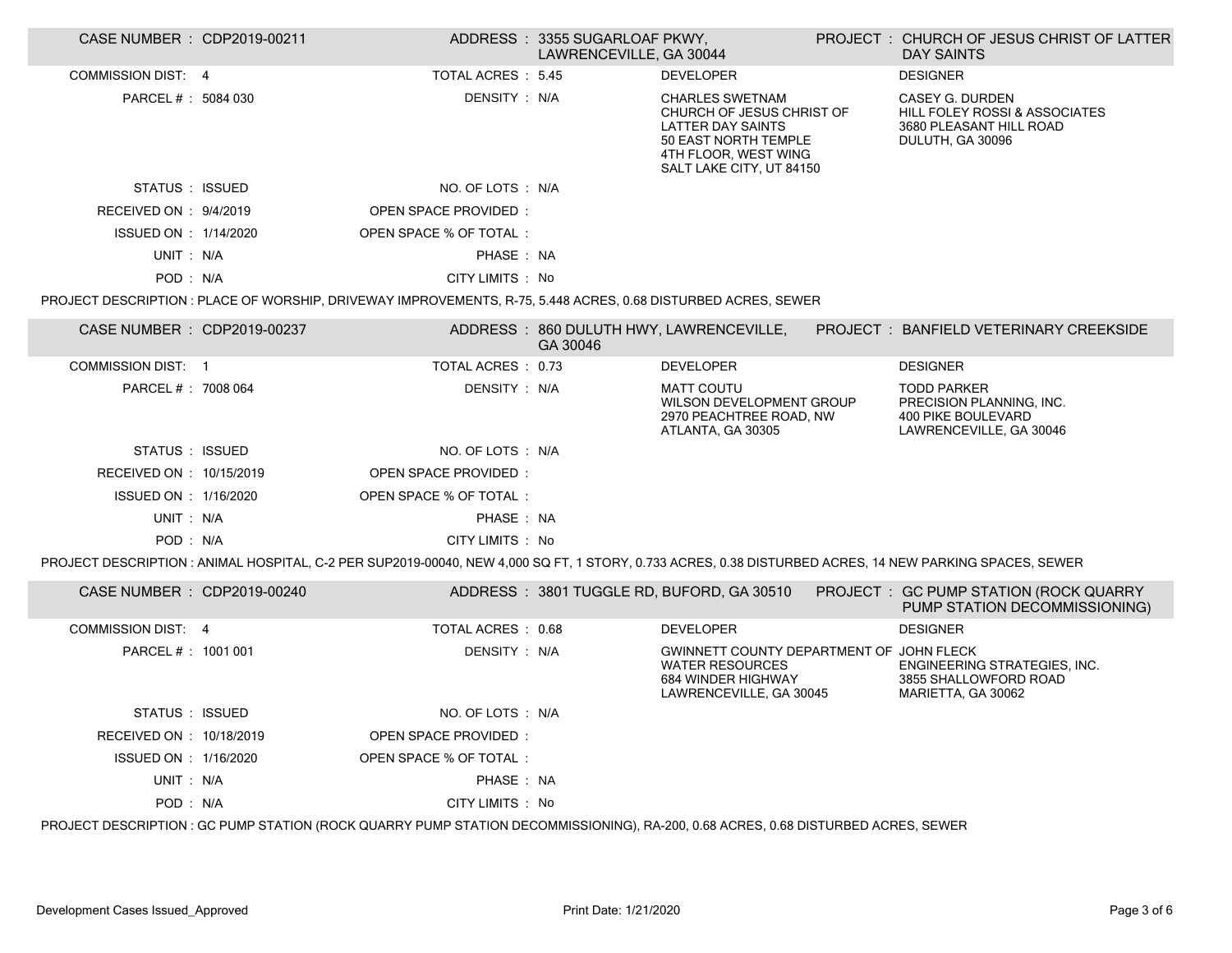| CASE NUMBER : CDP2019-00257              |                   |                                                                                                                                            | 30044 |                                                                                                                   | ADDRESS: 3250 RIVER DR, LAWRENCEVILLE, GA PROJECT: GC SCHOOL (FIVE FORKS MIDDLE)                            |
|------------------------------------------|-------------------|--------------------------------------------------------------------------------------------------------------------------------------------|-------|-------------------------------------------------------------------------------------------------------------------|-------------------------------------------------------------------------------------------------------------|
| <b>COMMISSION DIST: 2</b>                |                   | TOTAL ACRES : 22.50                                                                                                                        |       | <b>DEVELOPER</b>                                                                                                  | <b>DESIGNER</b>                                                                                             |
| PARCEL #: 6106 221                       |                   | DENSITY: N/A                                                                                                                               |       | PETE WILSON<br><b>GWINNETT COUNTY BOARD OF</b><br><b>EDUCATION</b><br>437 OLD PEACHTREE ROAD<br>SUWANEE, GA 30024 | <b>STEVE A. DUREN</b><br>MCFARLAND-DYER & ASSOCIATES, INC.<br>4174 SILVER PEAK PARKWAY<br>SUWANEE, GA 30024 |
| STATUS : ISSUED                          |                   | NO. OF LOTS: N/A                                                                                                                           |       |                                                                                                                   |                                                                                                             |
| RECEIVED ON : 11/14/2019                 |                   | OPEN SPACE PROVIDED:                                                                                                                       |       |                                                                                                                   |                                                                                                             |
| ISSUED ON : 1/14/2020                    |                   | OPEN SPACE % OF TOTAL:                                                                                                                     |       |                                                                                                                   |                                                                                                             |
| UNIT: N/A                                |                   | PHASE: NA                                                                                                                                  |       |                                                                                                                   |                                                                                                             |
| POD: N/A                                 |                   | CITY LIMITS : No                                                                                                                           |       |                                                                                                                   |                                                                                                             |
|                                          |                   | PROJECT DESCRIPTION: GC SCHOOL (FIVE FORKS MIDDLE) PARKING ADDITION, R-100, 22.5 ACRES, 0.95 DISTURBED ACRES, 66 NEW PARKING SPACES, SEWER |       |                                                                                                                   |                                                                                                             |
| <b>TOTAL FOR: Commercial Development</b> |                   | NO. OF CASES: 9                                                                                                                            |       | NO. OF LOTS: 0                                                                                                    | <b>TOTAL ACRES: 38.15</b>                                                                                   |
| Permit                                   |                   |                                                                                                                                            |       |                                                                                                                   |                                                                                                             |
| <b>Exemption Plat</b>                    |                   |                                                                                                                                            |       |                                                                                                                   |                                                                                                             |
|                                          |                   |                                                                                                                                            |       |                                                                                                                   |                                                                                                             |
| CASE NUMBER : XPL2019-00071              |                   |                                                                                                                                            |       | ADDRESS: 1983 ALCOVY RD, DACULA, GA 30019                                                                         | PROJECT : SUMMERWIND SUBDIVISION (XPL)                                                                      |
| COMMISSION DIST: false                   |                   | TOTAL ACRES : 78.93                                                                                                                        |       | <b>DEVELOPER</b>                                                                                                  | <b>DESIGNER</b>                                                                                             |
| PARCEL #: 5268 011                       |                   | DENSITY: N/A                                                                                                                               |       | <b>ASHLEY HARPER</b><br>PARKLAND COMMUNITIES, INC<br>6845 SHILOH ROAD EAST<br>SUITE D-3<br>ALPHARETTA, GA 30005   | <b>ASHLEY HARPER</b><br>ATWELL, LLC<br>1255 LAKES PARKWAY, BUILDING 100, SUITE<br>LAWRENCEVILLE, GA 30043   |
|                                          | STATUS : APPROVED | NO. OF LOTS: 3                                                                                                                             |       |                                                                                                                   |                                                                                                             |
| RECEIVED ON : 12/20/2019                 |                   | OPEN SPACE PROVIDED:                                                                                                                       |       |                                                                                                                   |                                                                                                             |
| ISSUED ON : 1/16/2020                    |                   | OPEN SPACE % OF TOTAL:                                                                                                                     |       |                                                                                                                   |                                                                                                             |
| UNIT: N/A                                |                   | PHASE:                                                                                                                                     |       |                                                                                                                   |                                                                                                             |

PROJECT DESCRIPTION : CITY OF DACULA,SUMMERWIND SUBDIVISION (XPL), TRD, 3 LOTS, 78.930, SEWER, EDR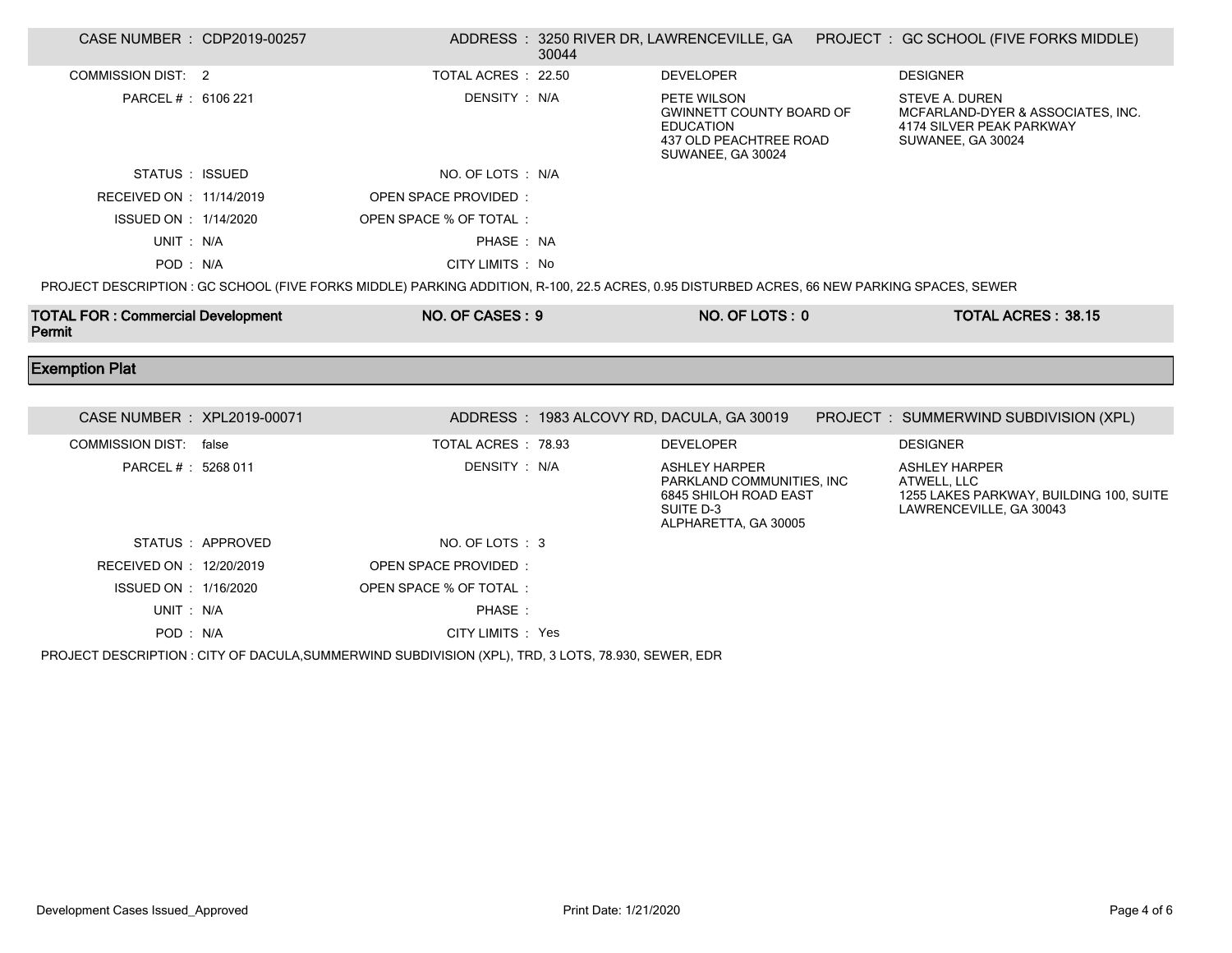| CASE NUMBER : XPL2020-00005      |                     |                                                                                               | GA 30043 | ADDRESS: 965 WHITFIELD CT, LAWRENCEVILLE,                                                                                  | PROJECT : SWIFT HOMES LLC (XPL)                                                                                          |
|----------------------------------|---------------------|-----------------------------------------------------------------------------------------------|----------|----------------------------------------------------------------------------------------------------------------------------|--------------------------------------------------------------------------------------------------------------------------|
| COMMISSION DIST: false           |                     | TOTAL ACRES: 6.43                                                                             |          | <b>DEVELOPER</b>                                                                                                           | <b>DESIGNER</b>                                                                                                          |
| PARCEL # : 7084 046              |                     | DENSITY : N/A                                                                                 |          | <b>STEVEN NUNEZ</b><br><b>SWIFT HOMES LLC</b><br>GA                                                                        | <b>DONALD PERRYMAN</b><br><b>SURVEYS PLUS INC</b><br>3565 SOUTH COBB DR, SE<br><b>SMYRNA, GA 30080</b>                   |
|                                  | STATUS : APPROVED   | NO. OF LOTS : 2                                                                               |          |                                                                                                                            |                                                                                                                          |
| RECEIVED ON : 1/14/2020          |                     | <b>OPEN SPACE PROVIDED:</b>                                                                   |          |                                                                                                                            |                                                                                                                          |
| ISSUED ON : 1/17/2020            |                     | OPEN SPACE % OF TOTAL:                                                                        |          |                                                                                                                            |                                                                                                                          |
| UNIT: N/A                        |                     | PHASE:                                                                                        |          |                                                                                                                            |                                                                                                                          |
| POD: N/A                         |                     | CITY LIMITS : No                                                                              |          |                                                                                                                            |                                                                                                                          |
|                                  |                     | PROJECT DESCRIPTION : SWIFT HOMES LLC (XPL), R-75 PER REZ1992-00035, 2 LOTS, 6.4 ACRES, SEWER |          |                                                                                                                            |                                                                                                                          |
| <b>TOTAL FOR: Exemption Plat</b> |                     | NO. OF CASES: 2                                                                               |          | NO. OF LOTS: 5                                                                                                             | <b>TOTAL ACRES: 85.36</b>                                                                                                |
|                                  |                     |                                                                                               |          |                                                                                                                            |                                                                                                                          |
|                                  |                     |                                                                                               |          |                                                                                                                            |                                                                                                                          |
| <b>Final Plat</b>                |                     |                                                                                               |          |                                                                                                                            |                                                                                                                          |
|                                  |                     |                                                                                               |          |                                                                                                                            |                                                                                                                          |
| CASE NUMBER : FPL2019-00043      |                     |                                                                                               | 30071    | ADDRESS: 4414 BUFORD HWY, NORCROSS, GA                                                                                     | <b>PROJECT: BERKELEY TOWNSHIP PHASE 1</b>                                                                                |
| <b>COMMISSION DIST: 2</b>        |                     | TOTAL ACRES: 8.82                                                                             |          | <b>DEVELOPER</b>                                                                                                           | <b>DESIGNER</b>                                                                                                          |
| PARCEL # : 6259 368              |                     | DENSITY: 6.06                                                                                 |          | <b>JOHN O'BRIANT</b><br>MCKINLEY HOMES US, LLC<br>655 ENGINEERING DRIVE<br><b>SUITE 203</b><br>PEACHTREE CORNERS, GA 30092 | <b>WHIT RUSSELL</b><br>ALLIANCE ENGINEERING & PLANNING, LLC<br>6845 SHILOH ROAD EAST<br>SUITE D3<br>ALPHARETTA, GA 30005 |
|                                  | STATUS : AUTHORIZED | NO. OF LOTS : 28                                                                              |          |                                                                                                                            |                                                                                                                          |
| RECEIVED ON : 7/16/2019          |                     | OPEN SPACE PROVIDED: 4.568                                                                    |          |                                                                                                                            |                                                                                                                          |
| ISSUED ON : 1/15/2020            |                     | OPEN SPACE % OF TOTAL:                                                                        |          |                                                                                                                            |                                                                                                                          |
| UNIT : 1                         |                     | PHASE: 1                                                                                      |          |                                                                                                                            |                                                                                                                          |

PROJECT DESCRIPTION : SINGLE FAMILY TOWNHOME SUBDIVISION, PHASE 1, R-TH PER RZM2018-00002, 28 LOTS, 8.823 ACRES, 5.337 OPEN SPACE ACRES, SEWER